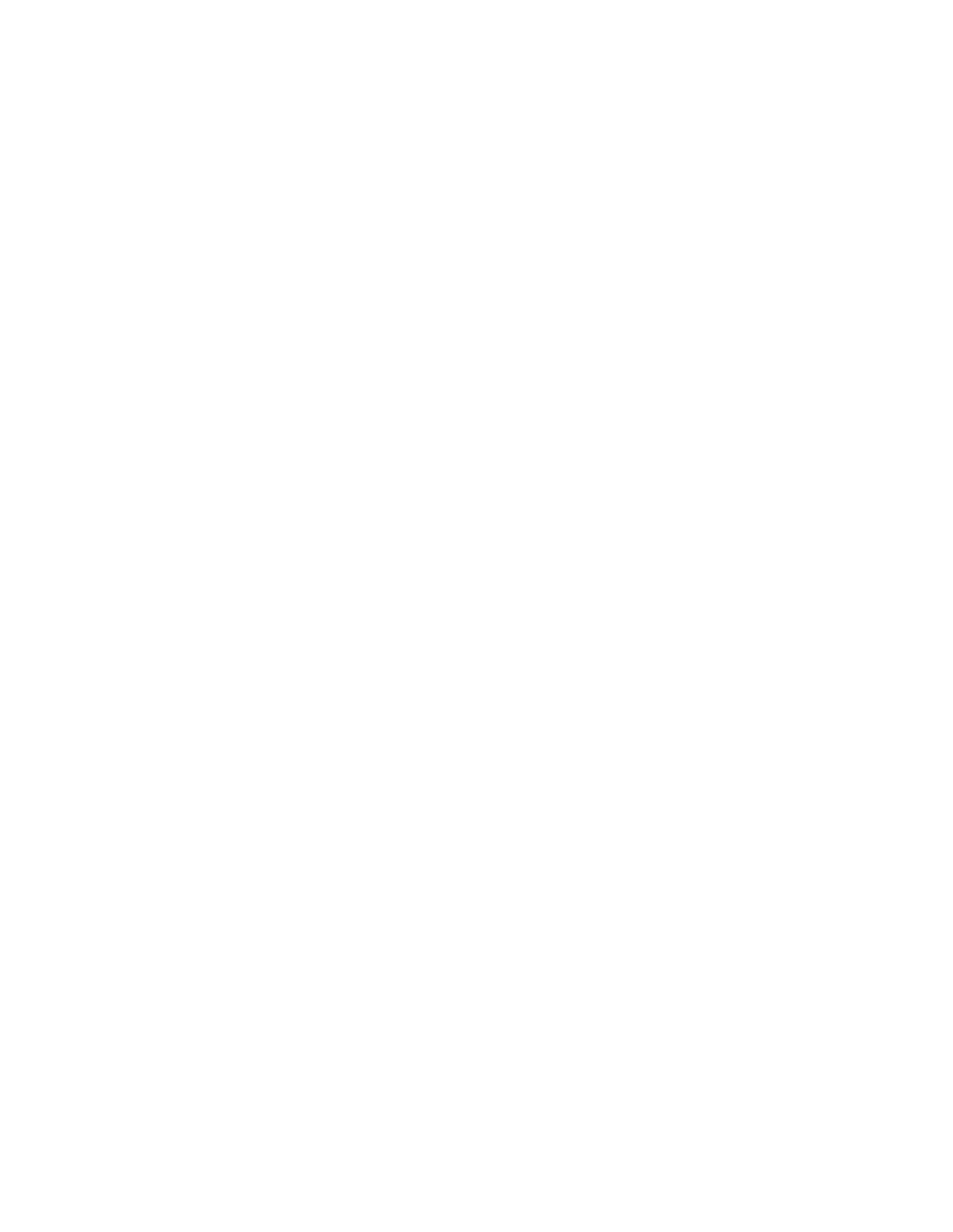- (2) The long passive: *bei NP-VP* Zhangsan bei Lisi da le. Zhangsan BEI Lisi hit  $LE<sup>1</sup>$ 'Zhangsan was hit by Lisi.'
- (3) The short (agentless) passive: *bei VP* Zhangsan bei da le. Zhangsan BEI hit LE 'Zhangsan was hit.'

The goal of this paper is to explain this word order difference. We assume that unlike English passives, Chinese passives do not involve smuggling. We will provide an explanation to this assumption and extend our analysis to Japanese.

# **2. Reanalysis of the structure of Chinese long and short passives**

*2.1. The control/predication analyses of the Chinese long and short bei passives*

According to Feng (1995), Ting (1995), Huang (1999) and HLL (2009) among others, the Chinese long *bei* passive can be analyzed as a structure of complex predication, as shown in (4).

(4) Zhangsan<sub>i</sub> bei  $[\text{IP NOP}_i]$  [IP Lisi da le t<sub>i</sub>]]. Zhangsan BEI Lisi hit LE 'Zhangsan was hit by Lisi.'

In (4), the main verb *bei* selects an active IP complement, within which a null operator (NOP) moves from the object position of the base verb and adjoins itself to IP. *Bei* and the IP form a complex predicate, which selects *Zhangsan* as its subject argument. The moved NOP object is coindexed with the matrix subject under predication.

Huang (1999) and HLL (2009) propose a control analysis for the short *bei* passive, as shown in (5).

(5) Lisi<sub>i</sub> bei  $[\text{VP} \text{ PRO}_i \text{ da-le } t_i]$ Lisi BEI hit-LE 'Lisi was hit'

In (5), *bei* is a light verb, selecting an Experiencer subject and a VP complement whose Theme object (a PRO) is moved to Spec, VP, where it is controlled by the matrix subject.

The evidence for the control/predication analysis is summarized as follows. Firstly, the subject of *bei* may take subject-oriented adverbs (e.g., *guyi* 'intentionally'), and hence it is base-generated and assigned Experiencer theta-role. Secondly, the long passives exhibit A'- movement properties, such as long-distance dependencies, island sensitivity, possible occurrences with the relativization marker *suo* and resumptive pronouns.

#### *2.2. The possibility of raising analysis of bei passives*

Huang (2011, 2013) and Liu (2011) observe that short passives and *local* long passives (i.e. the long passives that do not exhibit long distance dependencies) allow idiom-chunks to be fronted under passivization, as in (6). Such examples imply a raising analysis for the subject of *bei*.

(6) pianyi dou bei (ta) zhan-guang-le advantage all BEI he take-empty-LE 'All the advantage was taken by him.'

In addition to idiom chunks, assuming the raising analysis also allows for a way to capture the

 <sup>1</sup> The abbreviations used are as follows: CL: classifier; EC: empty category; Exp: the experiential marker; LE: the perfective suffix or sentence-final particle.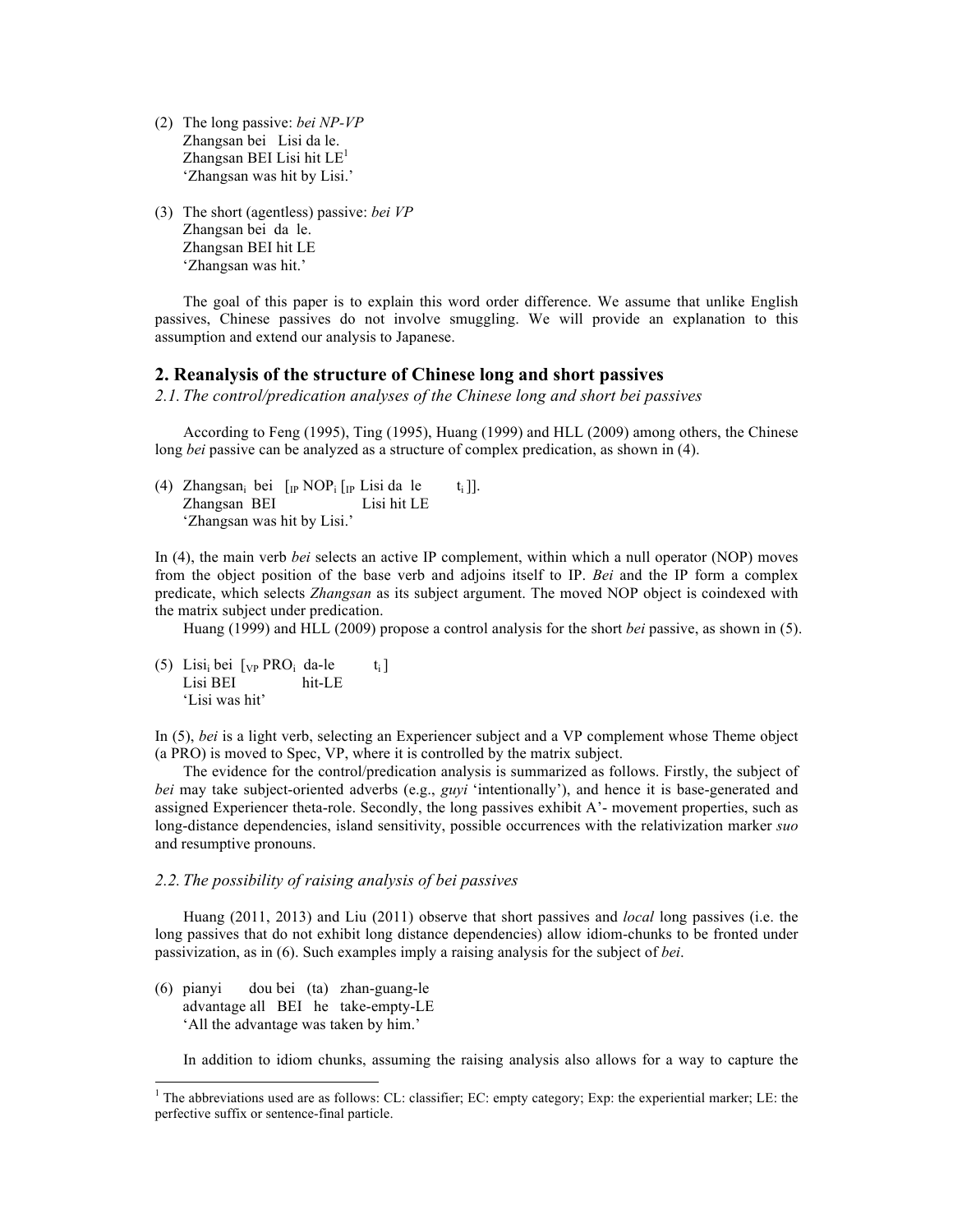existence of an implicit experiencer/affectee, when the subject of a *bei* passive does not assume these roles. Consider the two cases in (7):

- (7) a. wo bei ta ti-po-le na-shuang xiezi. I BEI he kick-broken-LE that-CL shoes 'I had that pair of shoes broken by him.'
	- b. na-shuang xiezi bei ta ti-po-le that-CL shoes BEI he kick-broken-LE 'That pair of shoes were broken by him.'

In (7a), the subject *wo* 'I' may be the sufferer or experiencer. In (7b), the experiencer has been suppressed, though an implicit experiencer may be felt to exist (e.g., the speaker or the shoes' owner).<sup>2</sup> Therefore, the direct object *na-shuang xie* 'that pair of shoes' moves up to the subject position. In this case, the analysis of the *bei* passive can only be raising, not control. The implicit experiencer argument can also be spelled out, as in the Mandarin example (8) and the Taiwanese example (9).

- (8) na-shuang xiezi bei ta gei wo ti-po-le that-CL shoes BEI him on me kick-broken-LE 'That pair of shoes were kicked-broken by him on me.'
- (9) hit-shiang e-a hoo yi ka goa tat-pua-khi a. that-CL shoes BEI him on me kick-broken-away LE 'That pair of shoes were kicked-broken by him on me.'

Given these considerations, when a short or *local* long passive involves neither subject-oriented adverbs nor idiom chunks—as in (10), logic allows either a raising or a control analysis:

(10) tade pengyou bei (Lisi) piping-le. his friend BEI Lisi criticize-LE 'His friend got criticized (by Lisi).'

In the next section, we shall entertain new structures for Chinese short and *local* long passives under both the raising and control analyses.

### **3. The new structures of short and local long** *bei* **passives**

*3.1. No smuggling occurs in the Chinese bei passive*

The word order difference between English and Chinese passives seems to imply that smuggling does not occur in Chinese. We assume that the absence of smuggling in Chinese is related to another property of Chinese, i.e., Chinese allows an object to be preposed to a post-subject but pre-verbal focus position (Ernst and Wang1995, Shyu 1995), as illustrated in (11). However, such movement is not available in English.

|  | $(11)$ a. Lisi kan-guo le naben shu       |  |  | (Shvu 1995:100)                    |  |  |  |  |  |  |  |
|--|-------------------------------------------|--|--|------------------------------------|--|--|--|--|--|--|--|
|  | Lisi read-Exp LE that-CL book             |  |  |                                    |  |  |  |  |  |  |  |
|  | 'Lisi has read that book.'                |  |  |                                    |  |  |  |  |  |  |  |
|  | b. Lisi naben shu <sub>i</sub> kan-guo le |  |  | $t_i$ (object preposing structure) |  |  |  |  |  |  |  |
|  | Lisi that-CL book read-Exp LE             |  |  |                                    |  |  |  |  |  |  |  |
|  |                                           |  |  |                                    |  |  |  |  |  |  |  |

Ernst and Wang (1995) argue that the preposed object is adjoined to VP which bears [+Foc] feature and requires a contrastive focus. Gaining insights from their analysis, we assume that vP bears [+Foc] feature, given the VP-shell analysis (c.f. Larson 1988), and the derivation of (11b) is as shown in (12). Following Ura (2000), we assume that since v has a strong Focus feature, it requires the object

 $2$  This is akin to the well known case of an implicit agent in agent-suppressed passives, or of an implicit perceiver in *seem*-type raising sentences, both of which may also be optionally spelled out with a *by-* or *to-*phrase in English.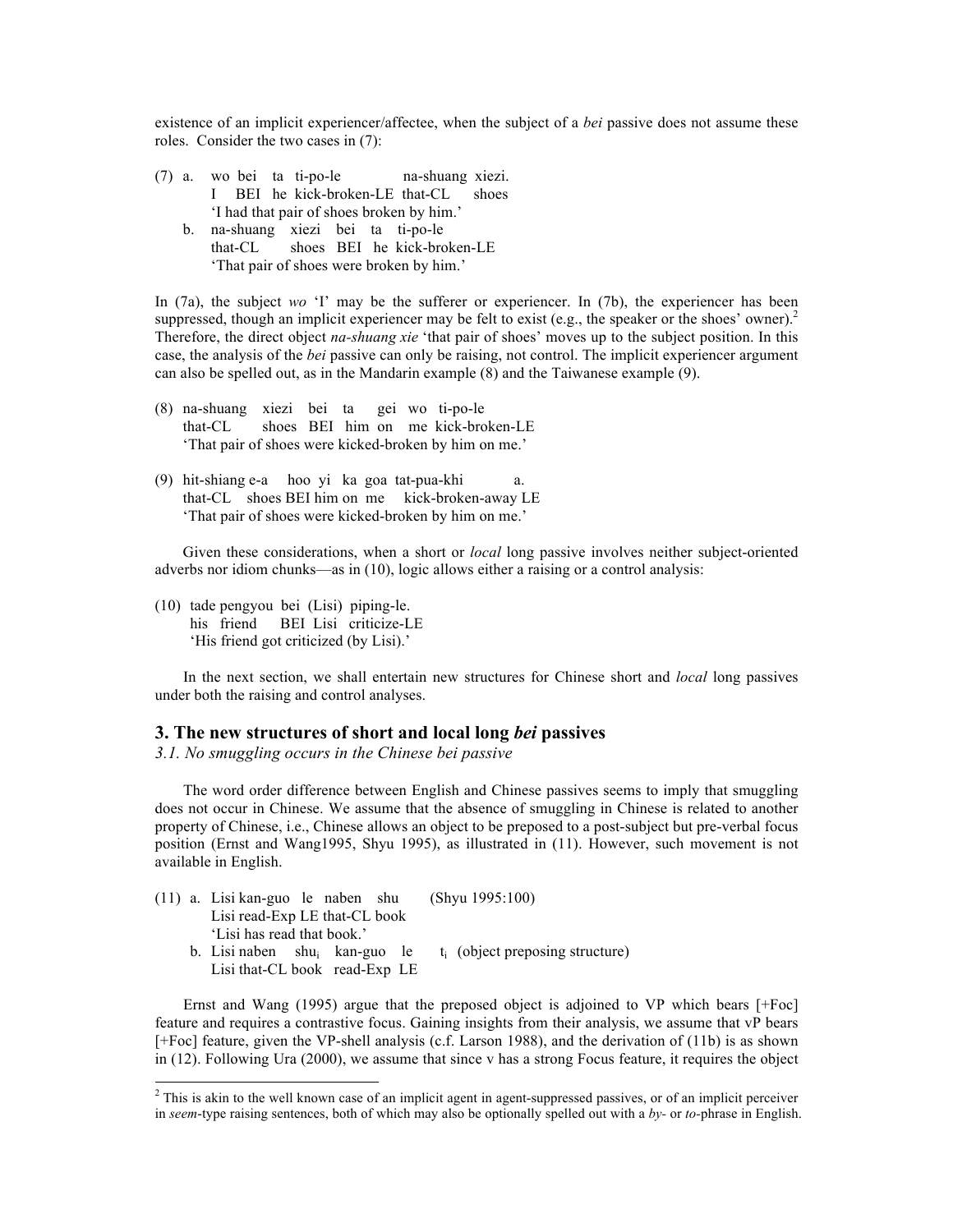*na-ben shu* 'that book' to move to the inner Spec, vP. The external argument *Lisi* is merged in the outer Spec, vP and moves to Spec, TP to check its Case feature and satisfy the EPP feature of T. In addition, based on Shyu's (1995) argument that object preposing in (11b) shows A-movement properties (e.g. the lack of obligatory Condition A and C reconstruction effects and the remedy of weak crossover effects), we deduce that the inner Spec, vP constrastive focus position is an A-position.



Based on the above analysis, we propose that since Chinese has the property of preposing an object to the inner Spec, vP (an A-position), such a Spec, vP position can also be available in the passive, serving as an intermediate landing site for the object to take on its way of moving to Spec, TP without violating minimality conditions. Hence, there is no need for the less economic smuggling operation to apply, which requires more things to move together with the object. On the other hand, English does not have this kind of object preposing, no "extra" Spec, vP position is available in the passive structure. In order to avoid violation of minimality, smuggling has to apply, as a last resort.

#### *3.2. The derivations of Chinese short and local long passives*

Some basic assumptions about the syntactic structures of Chinese short and local long passives are made as follows: Like the English *be* passive, they involve a VoiceP headed by *bei*, which takes a vP complement. The Spec of vP is occupied by the external argument. Moreover, according to Huang's (2013) proposal of "Passivization Cartography", the fluctuating properties of Chinese *bei* passives (between control and raising) may be caused by the semi-lexical verb *bei* occupying more than one point on the causative-unaccusative spectrum (cause > let > witness > undergo > be affected by > become > exist > be). We suppose that *bei* can be decomposed into EXPERIENCE (Exp) and BECOME (Bec) components in short and local long *bei* passives. Therefore, the raising structure of the long *bei* passive in (2) is shown in (13): the internal argument *Zhangsan* of the main verb *da* 'hit' first moves to inner Spec, vP, an available intermediate landing site, given our derivation of (11b) in (12). V moves to v. The external argument *Lisi* is merged in outer Spec, vP. The Voice head *bei* is merged with vP and checks its accusative Case feature with the external argument. Since Bec is a weak head, *bei* does not move to it but agrees with it. The internal argument moves to Spec, VoiceP and then to Spec, BecP and Spec, TP to get Nominative Case. There is no violation of minimality and hence smuggling is not needed.

As for the control structure of the local long passive, we assume that *bei* is decomposed into the Experience (Exp), Become (Bec), and Voice components. The control structure of the local long *bei* passive in (2) is shown in (14), in which the passive verb *bei* is base-merged in Voice and agrees with the weak heads Bec and Exp. The PRO object of the verb 'hit' moves to inner Spec, vP, Spec, VoiceP and Spec, BecP. Exp introduces the Experiencer subject *Zhangsan*, which controls PRO in Spec, BecP. Similarly to the raising case, smuggling is not needed.

The derivations of short *bei* passive under control and raising analyses are similar, except that the external argument is null, and the passive verb *bei* does not check any case in Spec, vP, differing from the one in the long passive, where it behaves like an ECM verb.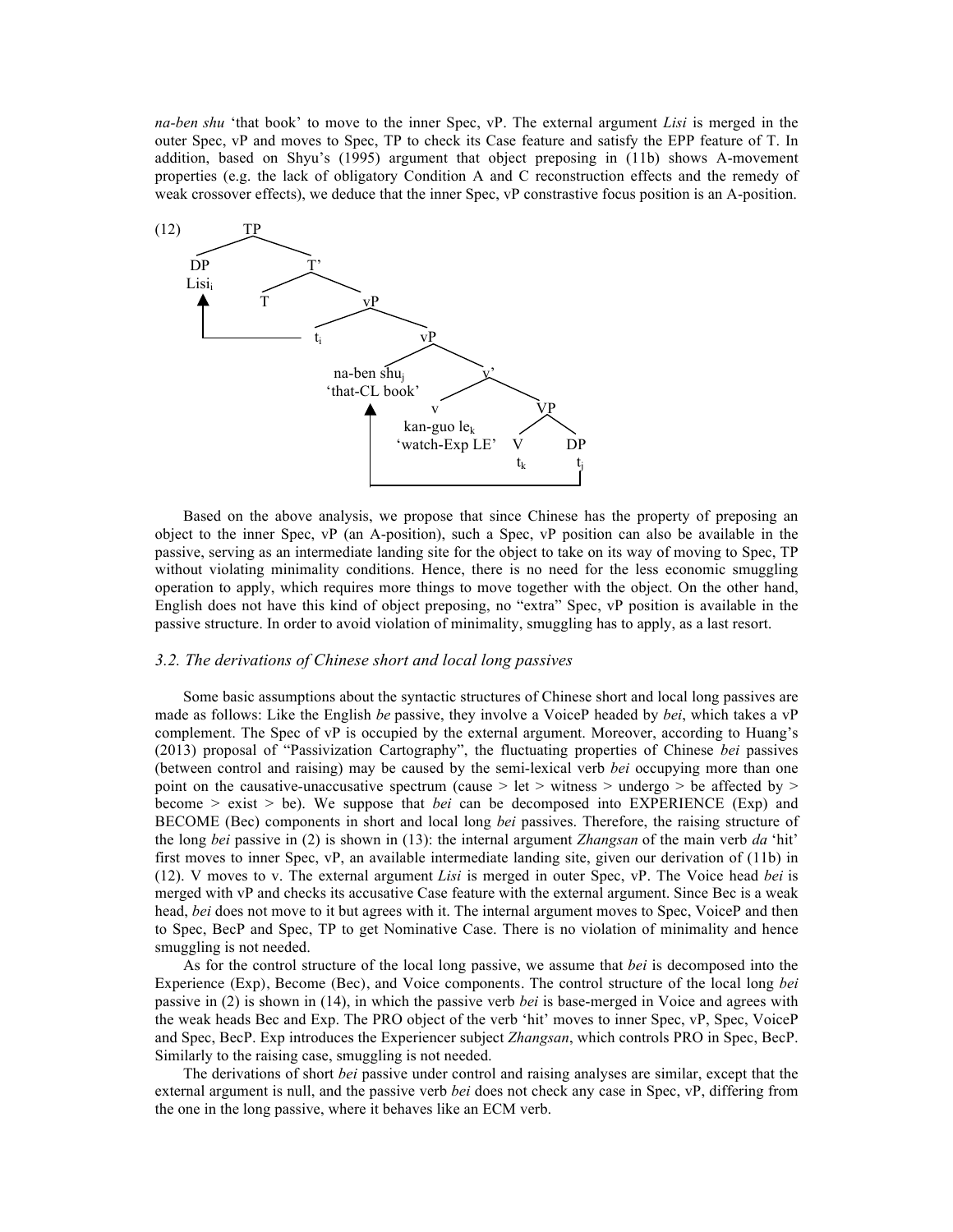

*3.3. More evidence for the lack of smuggling in Chinese bei passives 3.3.1. The quantifier floating test*

Quantifiers and the DPs they quantify are commonly treated as originating as a single constituent.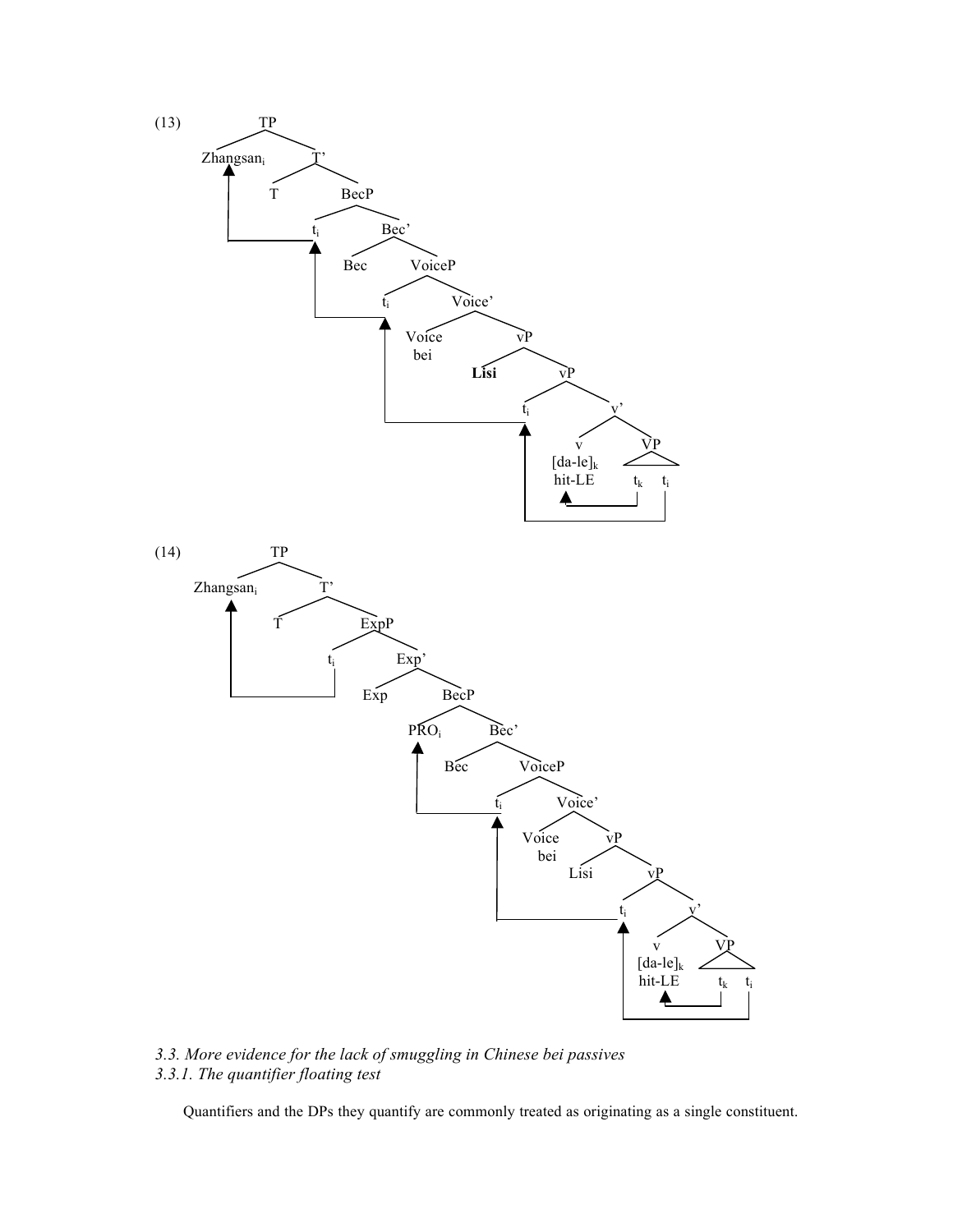The positions where a quantifier floats are the ones through which DP movement passes. The distribution of the floated quantifiers in Chinese *bei* and English *be* passives as in (15-16) respectively can be explained if we assume that Chinese does not have smuggling while English does.

- (15) a. pingguo bei Lisi **quanbu** mai-zou-le. apple BEI Lisi all buy-away-LE 'The apples were all bought by Lisi.'
	- b. pingguo **quanbu** bei Lisi mai-zou-le. apple all BEI Lisi buy-away-LE 'The apples were all bought by Lisi.'
- (16) a. \*They were arrested by the police **all**.
	- b. They were **all** arrested by the police.

In Chinese *bei* passives, the floated quantifier *quanbu* 'all' can appear either below *bei*+external argument, as in (15a), or above it, as in (15b). However, in English *be* passives, *all* cannot float below the agentive *by-phrase*, as in (16a). We assume that the derivations of (15a, b) are illustrated in (17a, b) respectively. In (17a), the quantifier *quanbu* 'all' is assumed to be floated in the inner Spec, vP position. In (17b), *quanbu* is floated in the Spec, VoiceP position. This shows that on its way moving to Spec, TP, the object has passed through these positions. However, in the derivation of the English passive (16b), as shown in (18), the PartP smuggles the object to Spec, VoiceP, a position above the Agent *by-*phrase. That's why *all* cannot float below the agentive *by* phrase. <sup>3</sup>



 $3$  Note that quantifiers cannot be floated in positions immediately following main verbs in English or Chinese:

- (i) \*They were arrested all by the police.
- (ii) \* pingguo bei Lisi mai-zou-le quanbu apple BEI Lisi buy-away-LE all 'The apples were all bought by Lisi.'

With further observation, we find that the quantifiers are in the complement positions (i.e. θ-positions). We treat this as a case of the generalized phenomenon mentioned by Bošković (2004:685) that "Quantifiers cannot be floated in θ-positions".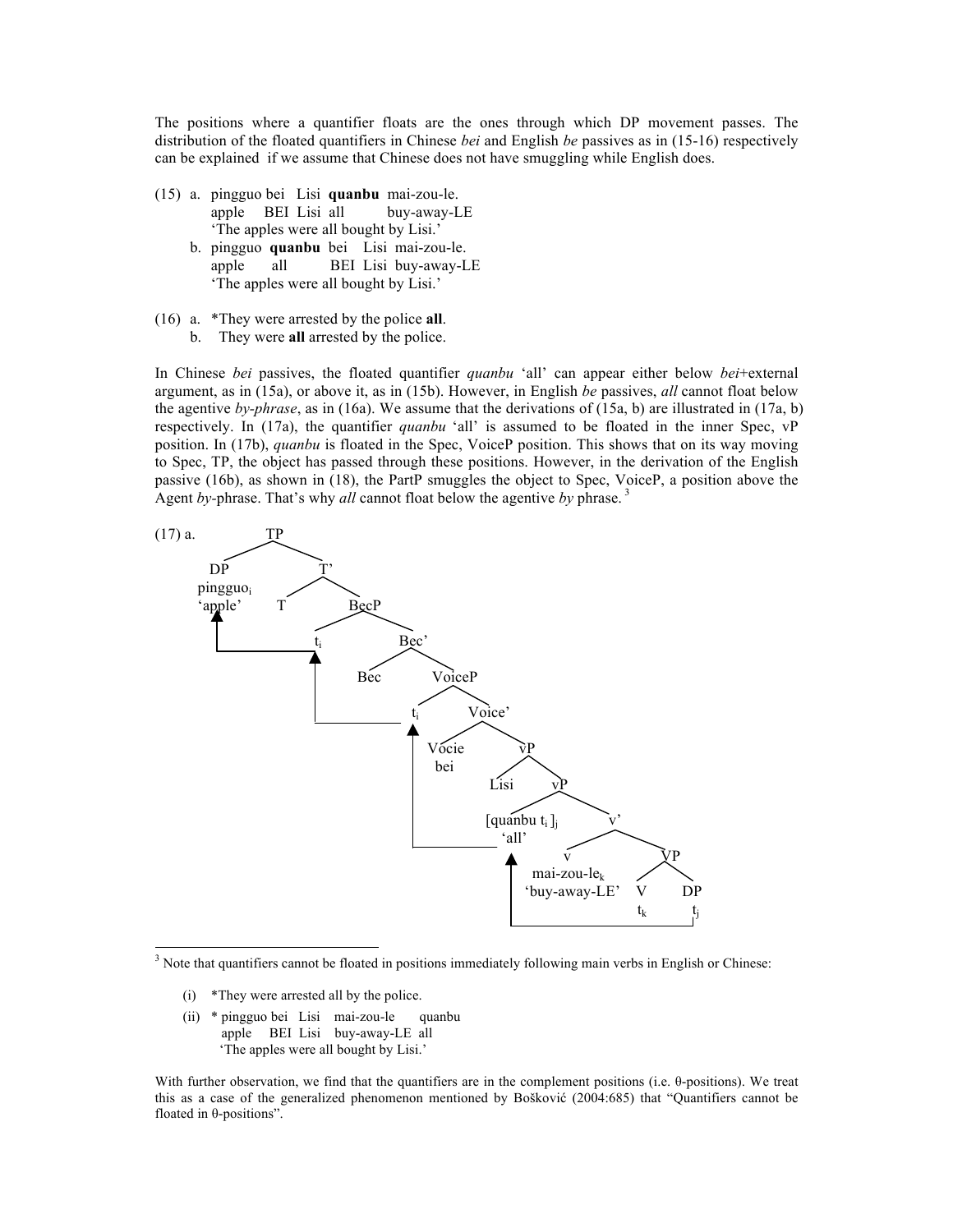

Again, the difference between the *bei* and *be* passives follows from the fact that Chinese allows object preposing but no smuggling, while English has smuggling but not object preposing.

# *3.3.2. The "by-phrase" constituency test*

According to Huang (1999) and HLL (2009), unlike the *by-*phrase in English, the *bei-*DP in Chinese cannot move as a constituent across a time phrase or prepose to a sentence initial position. These facts can be explained if we assume that the English passive has smuggling while the Chinese one does not. In English, after the movement of PartP, the Voice' includes the Voice *by*, the Agent DP and the trace of PartP. That's why the *by-*DP behaves as a constituent. However, since there is no smuggling in Chinese, the Voice' includes *bei*, the Agent DP and the overt VP. Hence, *bei*-DP does not behave like a constituent.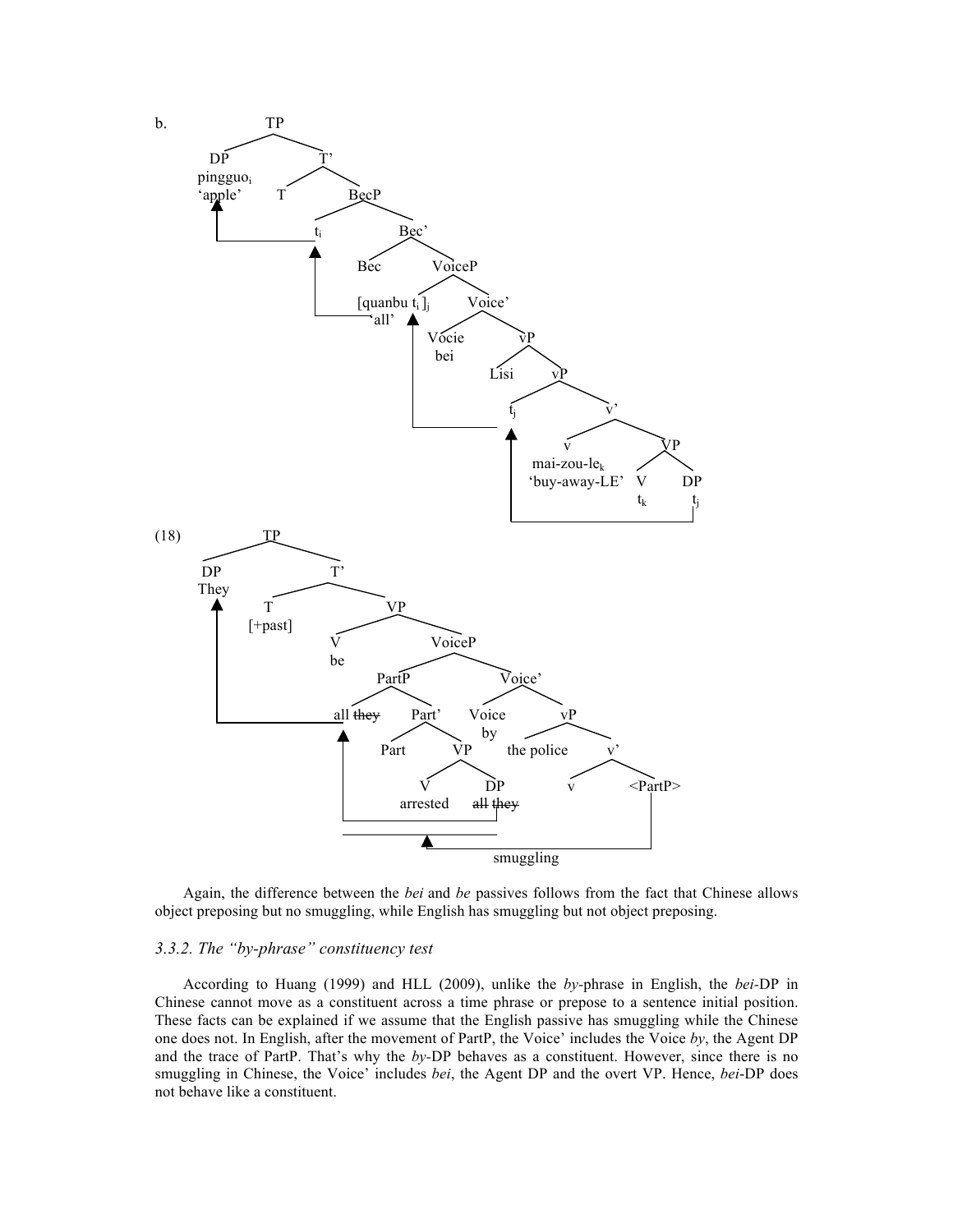#### *3.3.3. Smuggling is not only unnecessary but also impossible in Chinese passives*

According to Soh (1998), verb raising is obligatory in Chinese. This suggests, at first sight, the possibility (C. Collins, p.c.) that smuggling may still be applied after V moves to v, as in (19).



In (19), after V 'hit' raises to v, the VP containing the trace of V could undergo remnant movement to Spec, VoiceP, thus smuggling the internal argument *Zhangsan* across the external argument *Lisi*. However, we argue that this alternative must be excluded. Passivizing the Theme object in (20a), we get (20b). If there is VP movement to Spec, VoiceP, the dative PP 'to Lisi' should be able to move above *bei-*DP, contrary to fact, as in (20c).

- (20) a. Zhangsan song-le yi-ben shu gei Lisi. Zhangsan give-LE one-CL book to Lisi 'Zhangsan gave a book to Lisi.'
	- b. na-ben shu bei Zhangsan song le gei Lisi le. that-CL book BEI Zhangsan give LE to Lisi LE 'That book was given to Lisi by Zhangsan.'
	- c. \*na-ben shu  $\lceil v \rceil$  ty gei Lisi) bei Zhangsan song le typ that-CL book to Lisi BEI Zhangsan give LE

## **4. Extension to Japanese**

We suggest that the Japanese *ni* passive does not involve smuggling either, given the availability of object scrambling (Miyagawa 1997 etc.). This can also explain why Chinese *bei* and Japanese *ni*  passives do not allow external arguments to be relativized while English *be* passives do, as in (21).

| $(21)$ a. *[[Yuehan bei t <sub>i</sub> sha-si de] na-ge ren <sub>i</sub> ] lai-le. |  |  |                                        | (Chinese)                                                                       |  |
|------------------------------------------------------------------------------------|--|--|----------------------------------------|---------------------------------------------------------------------------------|--|
| John                                                                               |  |  | BEI kill-die DE that-CL person come-LE | $(^{6}=21c)$                                                                    |  |
|                                                                                    |  |  |                                        |                                                                                 |  |
|                                                                                    |  |  |                                        | b. *[[Ken-ga t; tsukama.e-rare-ta] keisatu.kan;]-ga yuumei-ni nat-ta (Japanese) |  |
|                                                                                    |  |  |                                        | Ken-NOM catch-PASS-PAST police.man-NOM famous-DAT become-PAST                   |  |
|                                                                                    |  |  |                                        | Int. 'The policeman that Ken was caught by became famous.' (Ishizuka 2010:97)   |  |

c. The person that John was killed by came. (English)

As we know, (21c) is grammatical, in which the external argument below *by* can be relativized. However, this is not the case in Chinese or Japanese, as in (21a) and (21b) respectively. We would like to say that the cases involve a configuration of preposition (P) stranding, and the contrast in (21) is a special case of the difference between English, which allows P-stranding, and Chinese and Japanese, which do not. To be specific, we extend the ban on P-stranding (Hornstein and Weinberg 1981, H&W) hereinafter) to overt semi-lexical (light) verbs. Hence, *bei*, *rare*, *by*, etc. are subject to the ban on preposition stranding in (22).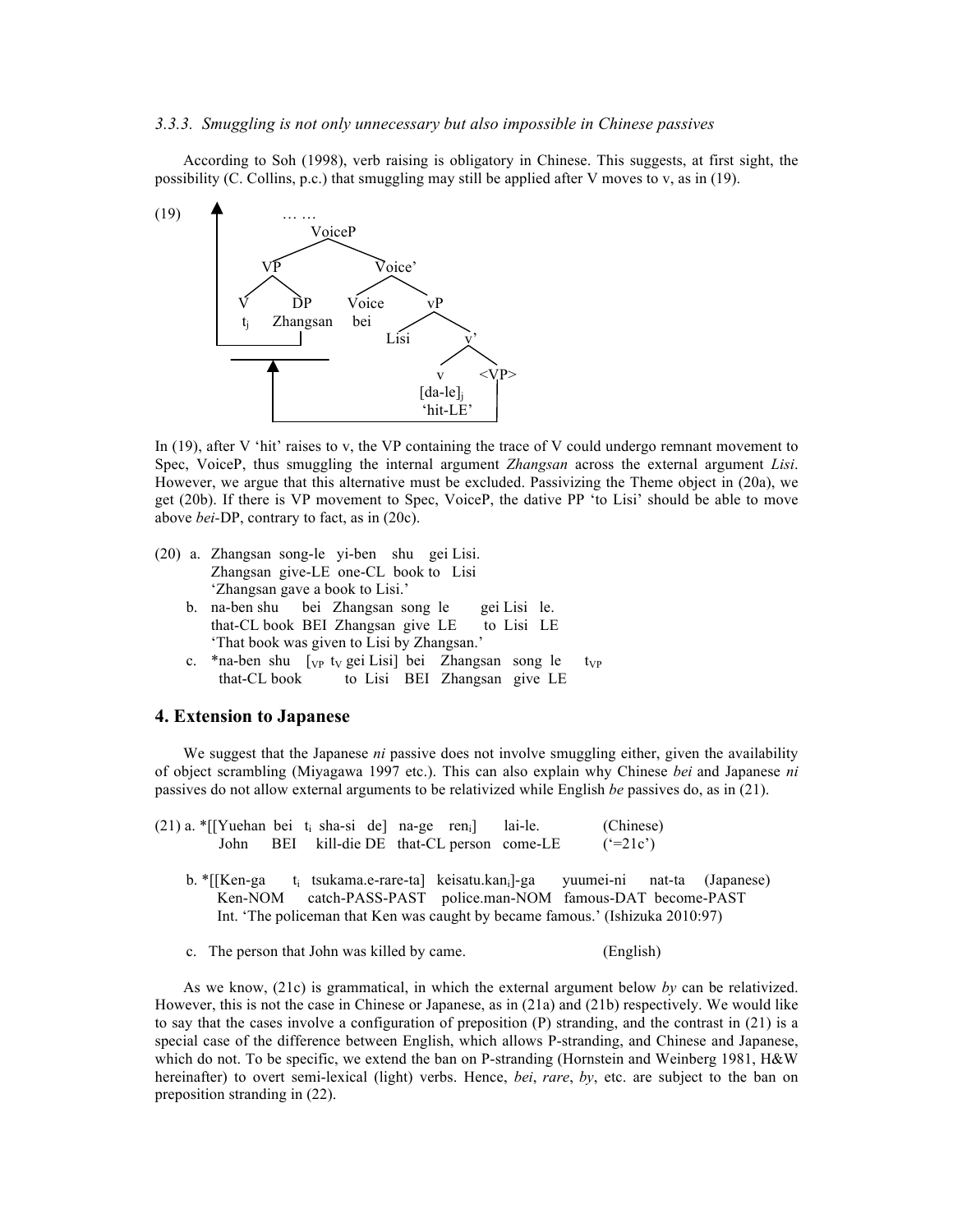(22) The ban on  $P^x$ -stranding

 $[{}^*P^x \_ \dots]$ 

(where  $P^x$  or the "Extended  $P$ " includes the normal P and semi-lexical overt light verbs).

We further assume with H&W (1981) that a reanalysis gives rise apparent  $P^x$  stranding, as in (23):

(23) 
$$
[p_x, V \dots P^x \_ ] \rightarrow [p_x, [V \dots P^x] \_ ]
$$

That is, instead of a stranded  $P^x$ , we now have a stranded complex verb, which does not violate the filter in (22). Note that the structural description of the reanalysis must meet the condition that the empty category (EC) is adjacent to  $P^x$ , and the structural change must produce a constituent that includes the main V and  $P^x$  (which has to be c-commanded by V) *but excludes* the EC.

In the English case, PartP moves to Spec, VoiceP and c-commands the Voice *by*. After the external argument is relativized, the remaining structure meets the condition of reanalysis described in (23). This configuration is shown in (24a). In the Chinese and Japanese cases, since there is no smuggling, VP will not move to a position c-commanding the light verbs *bei* and *rare.* The Chinese and Japanese configurations are shown as in (24b, c) respectively. In Chinese, the verb 'kill-die' does not form a continuous string with *bei* to the exclusion of the EC, but in Japanese the verb 'catch' does. However, this is irrelevant, because in this structure it is still lower than *rare*, so reanalysis does not apply. Hence, both Chinese and Japanese configurations do not meet the structural conditions of reanalysis in (23).

(24) a.  $[p_x]$  [killed ... by]  $\Box$  (the English configuration) b.  $[p_x, bei]$  [  $\equiv$  kill-die ... ]] (the Chinese configuration) c.  $[p_{x}$ <sup>[</sup>  $\ldots$  catch ] rare] (the Japanese configuration)

In summary, the difference between English on one hand and Chinese-Japanese on the other follows straightforwardly if we say there is no smuggling in Chinese and Japanese.

Finally, note that the  $P<sup>x</sup>$ -stranding ban may be independently motivated to cover the pivotal constructions in Chinese and other traditional prepositions that have recently been re-analyzed as light verbs. Some linguists have proposed that *ba* is a light verb heading a *baP* (HLL 2009, a.o.). Others have analyzed prepositions (*zai* 'in', *gen* 'with', *cong* 'from' etc.) and other co-verbs (*bi* 'force', *jiao* 'ask', *rang* 'let', etc.) as light verbs (see Lin 2001, a.o.) We know from early on that these items cannot be stranded:

- (25) a. \*Zhangsan, wo ba ec da-shang-le. Zhangsan I BA hit-injured-LE 'Zhangsan hit and injured Lisi.'
	- b. \*Zhangsan, wo gen ec bu shuohua-le. Zhangsan I with not speak-LE 'I don't speak with Zhangsan anymore.'
	- c. \*zhe-jia fanguan, wo zai ec chifan this-CL restaurant I in eat 'I am eating in this restaurant.'
	- d. \*ta jia, wo gang cong ec hui-lai. her home I just from back-come 'I just came back from her home.'
	- e. \*Li Xiaojie, wo bi ec gaijia le. Miss Li I force re-marry LE 'I have forced Miss Li to re-marry.'
	- f. \*Zhangsan, wo jiao ec bangmang dasao jiaoshi Zhangsan I ask help clean classroom 'I asked Zhangsan to help clean the classroom.'

If the prepositions in (25a-d) and the higher verbs in (25e-f) are treated as semi-lexical light verbs, we